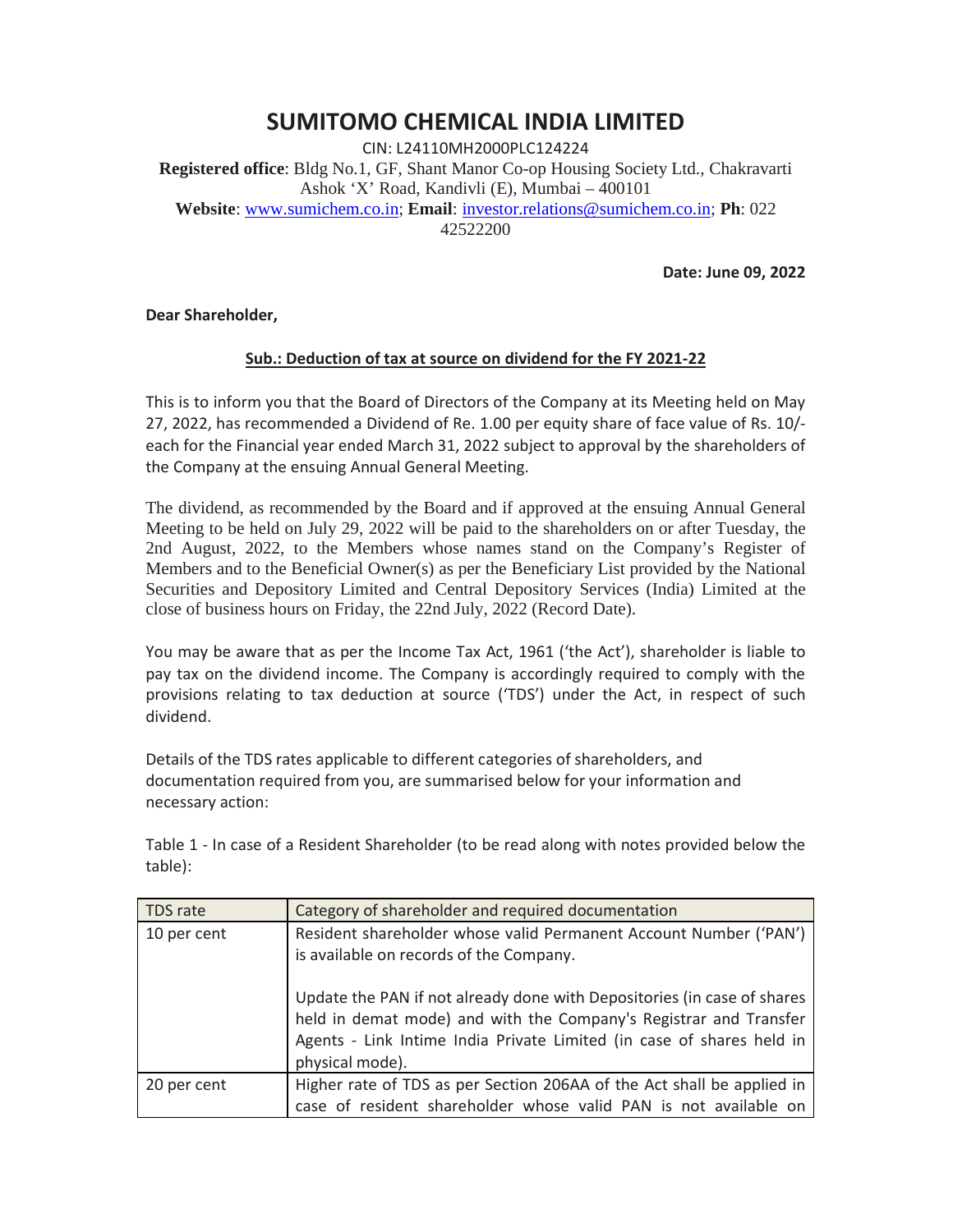|                                                                                               | records of the Company                                                                                                                                                                                                                                                                                                                                                                                                                                                                                                                                                                                                                                                                                                                                                                                                                                                                                                                                                                                             |
|-----------------------------------------------------------------------------------------------|--------------------------------------------------------------------------------------------------------------------------------------------------------------------------------------------------------------------------------------------------------------------------------------------------------------------------------------------------------------------------------------------------------------------------------------------------------------------------------------------------------------------------------------------------------------------------------------------------------------------------------------------------------------------------------------------------------------------------------------------------------------------------------------------------------------------------------------------------------------------------------------------------------------------------------------------------------------------------------------------------------------------|
| Lower/Nil rate as<br>specified<br>in<br>certificate issued<br>under Section 197<br>of the Act | Resident shareholder who has obtained a certificate from the Income-<br>Tax Authorities under Section 197 of the Act for TDS at a lower / Nil<br>rate. Tax will be deducted at the rate specified in the said certificate,<br>subject to furnishing a self-attested copy of the same. The certificate<br>should be valid for the FY 2022-23.                                                                                                                                                                                                                                                                                                                                                                                                                                                                                                                                                                                                                                                                       |
| Nil                                                                                           | Individual shareholders:<br>- If the total dividend to be received from the Company during FY<br>2022-23 does not exceed Rs. 5,000; or<br>- If verified Form 15G or 15H (as may be applicable) is furnished<br>along with self-attested copy of PAN. Please note that all fields<br>mentioned in the Form are mandatory and the Company may reject<br>the forms submitted, if it does not fulfil the requirement of the law.<br>(This form can be submitted only in case the shareholder's tax on<br>estimated total income for FY 2022-23 is Nil)<br>Other shareholders:                                                                                                                                                                                                                                                                                                                                                                                                                                          |
|                                                                                               | - Mutual Funds: Subject to a self-declaration that they are specified<br>in Section 10(23D) of the Act along with self-attested copy of PAN<br>card and Registration Certificate.<br>- Insurance Companies: Subject to a self-declaration that it has full<br>beneficial interest with respect to shares owned along with self-<br>attested copy of PAN card<br>- Alternative Investment Fund ('AIF') established/incorporated in<br>India: Subject to a self-declaration that its income is exempt under<br>Section 10(23FBA) of the Act and they are governed by SEBI<br>regulations as Category I or Category II AIF, along with self-attested<br>copy of the PAN card and registration certificate issued by SEBI.<br>- Corporation established by or under a Central Act whose income is<br>exempt from income-tax: Subject to a self-declaration of the<br>documentary evidence supporting the exemption status along with<br>self-attested copy of PAN card.<br>- Government<br>- The Reserve Bank of India |

Table 2 - In case of a Non-resident Shareholder (to be read along with notes provided below the table):

| TDS rate                        | Category of shareholder and required documentation                                                                                   |
|---------------------------------|--------------------------------------------------------------------------------------------------------------------------------------|
| 20 per cent (plus<br>applicable | All non-resident shareholders, including Foreign Portfolio Investors<br>('FPIs') subject to compliance with Section 206AB of the Act |
| surcharge<br>and                |                                                                                                                                      |
| cess)                           |                                                                                                                                      |
|                                 | Lower /Nil rate as   Non-resident shareholder who has obtained a certificate from the                                                |
| specified<br>in                 | Income-Tax Authorities under Section 197 of the Act for lower / Nil                                                                  |
| certificate<br>under            | rate of TDS, tax will be deducted at the rate specified in the said                                                                  |
| Section 197                     | certificate, subject to furnishing a self-attested copy of the same. The                                                             |
|                                 | certificate should be valid for the FY 2022-23.                                                                                      |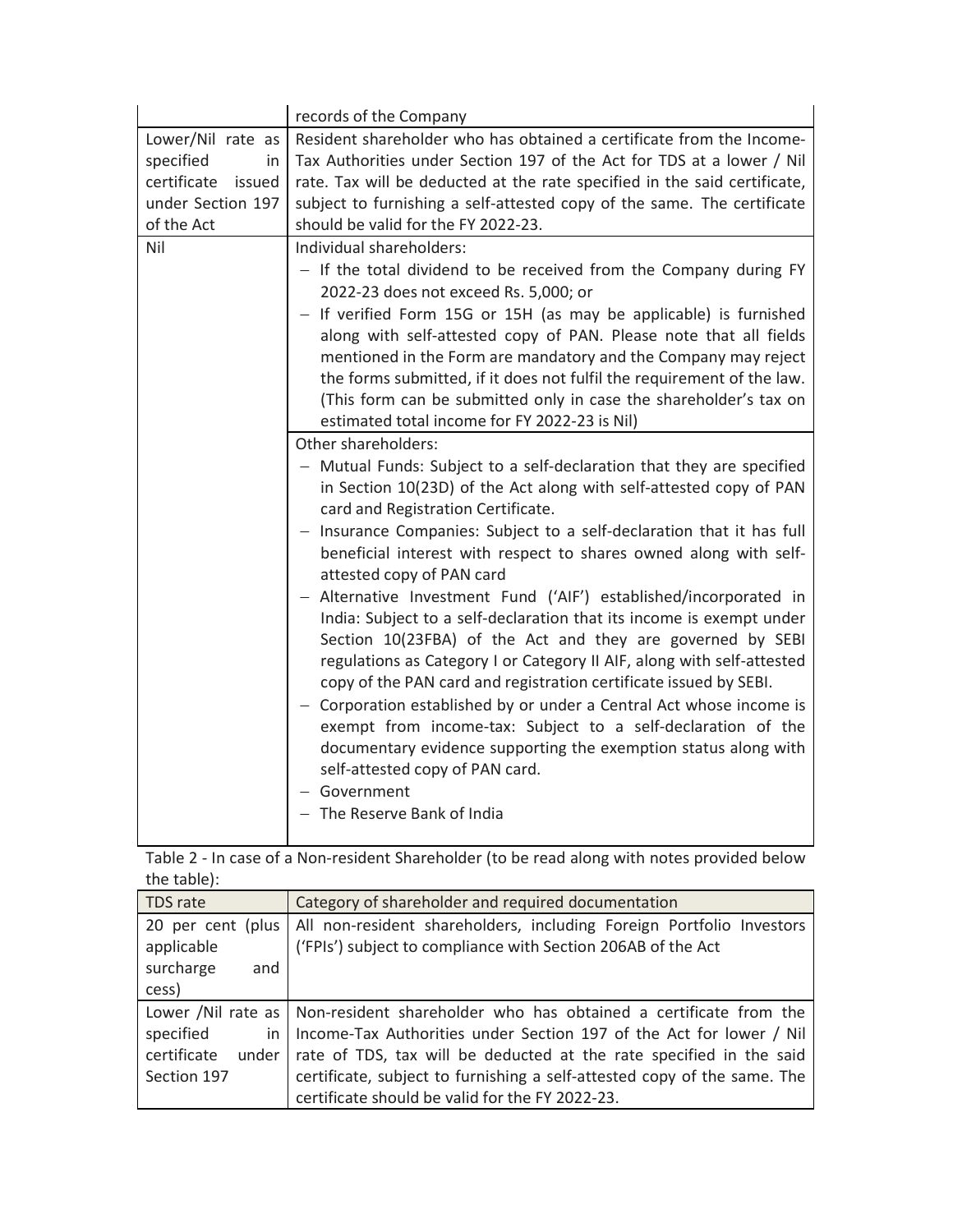| Lower<br>rate<br>prescribed under<br>Tax<br>Treaty<br>the<br>which applies to<br>the shareholder | Non-resident shareholder (including FPI) can opt to be governed by the<br>provisions of the Tax Treaty between India and the country of tax<br>residence of the shareholder. Subject to the non-resident shareholder<br>(including FPI) providing the below-mentioned documents, the<br>Company will deduct tax at the rate prescribed in the Tax Treaty,<br>wherever applicable:<br>- Self-attested copy of the PAN card allotted by the Indian Income<br>Tax Authorities.<br>- Self-attested copy of Tax Residency Certificate (TRC) applicable for<br>the period April 2022-March 2023 obtained from the Tax<br>Authorities of the country of which the shareholder is resident<br>- Self-declaration in Form 10F. If PAN is not available, then also<br>provide Email ID and contact number in addition to the information |
|--------------------------------------------------------------------------------------------------|--------------------------------------------------------------------------------------------------------------------------------------------------------------------------------------------------------------------------------------------------------------------------------------------------------------------------------------------------------------------------------------------------------------------------------------------------------------------------------------------------------------------------------------------------------------------------------------------------------------------------------------------------------------------------------------------------------------------------------------------------------------------------------------------------------------------------------|
|                                                                                                  | mentioned in Form 10F.<br>- Self-declaration form for claiming Tax Treaty benefits as per the<br>format provided onto the portal, which includes declaration that<br>the shareholder: (i) does not have a Permanent Establishment in<br>India under the applicable Tax Treaty, (ii) is the beneficial owner of<br>the dividends, (iii) complies with any other condition prescribed in<br>the relevant Tax Treaty and provisions under the Multilateral<br>Instrument ('MLI') (iv) will not have a Place of Effective<br>Management in India.<br>- FPI shareholders shall, in addition to above documents, also provide<br>copy of Self-attested SEBI Registration Certificate as FII / FPI                                                                                                                                    |
|                                                                                                  | Point (iii) and (iv) are not covered in the self-declaration format shared.<br>One liner confirmation from the shareholders in the said document<br>would suffice.                                                                                                                                                                                                                                                                                                                                                                                                                                                                                                                                                                                                                                                             |
|                                                                                                  | TDS shall be recovered at 20 per cent (plus applicable surcharge and<br>cess) if any of the above-mentioned documents are not provided.                                                                                                                                                                                                                                                                                                                                                                                                                                                                                                                                                                                                                                                                                        |
|                                                                                                  | The Company is not obligated to apply the Tax Treaty rates at the time<br>of tax deduction/withholding on dividend amounts. Application of the<br>beneficial rate of tax treaty for TDS is at the discretion of the Company<br>and shall depend upon completeness of the documentation and review<br>of the same by the Company.                                                                                                                                                                                                                                                                                                                                                                                                                                                                                               |
| 10 per cent (plus<br>applicable<br>surcharge<br>and<br>cess) in case GDR/<br><b>ADR holders</b>  | In case of dividend paid on GDR/ ADR to non-residents, tax will be<br>deducted at the rate of 10 per cent under Section 196C of the Act -<br>Subject to self-attested copy of PAN card issued by Indian Revenue<br>Authorities                                                                                                                                                                                                                                                                                                                                                                                                                                                                                                                                                                                                 |

Please Note that:

The above rates of TDS are subject to provisions of Section 206AB of Act (effective from July 1, 2021) which introduces special provisions for TDS in respect of non-filers of Income-Tax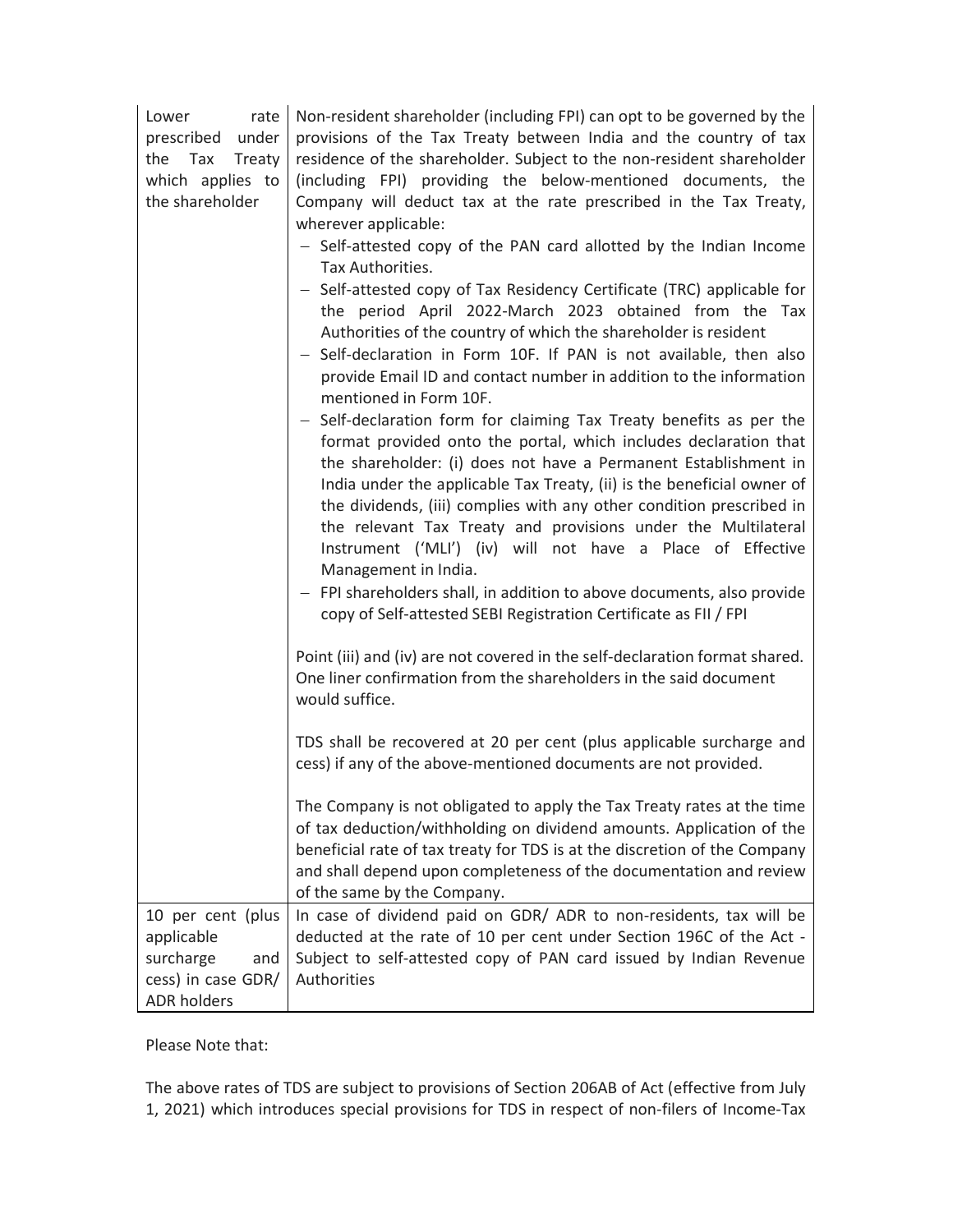Return. As provided in Section 206AB of the Act, tax is required to be deducted at the highest of following rates in case of payment to a shareholder categorised as "specified person" as per the functionality provided by the Central Board of Direct Taxes ('CBDT'):

- twice the rate specified in the relevant provision of the Act; or

- twice the rate or rates in force; or

- the rate of 5 per cent.

The non-resident shareholder who does not have the Permanent Establishment in India is excluded from the scope of a "specified person".

Where Sections 206AA and 206AB of the Act are applicable simultaneously i.e. the shareholder is a "specified person" and has not submitted the PAN; the tax shall be deducted at the higher of the two rates prescribed in these two sections.

The Shareholders holding shares under multiple accounts under different residential status / category and single PAN, may note that, higher of the tax as applicable to the residential status in which shares held under a PAN will be considered on their entire holding in different accounts.

In the event of any Income Tax demand (including interest, penalty, etc.) arising from any misrepresentation, inaccuracy or omission of information provided by the shareholder, the shareholder will be responsible to indemnify the Company and also, provide the Company with all information / documents and co-operation in any tax proceedings.

You can download the formats from Link Intime's website at https://www.linkintime.co.in/client-downloads.html (on this page select the "General tab").

The aforementioned documents (duly completed and signed) are required to be uploaded at https://linkintime.co.in/formsreg/submission-of-form-15g-15h.html. On this page the user shall be prompted to select / share the following information to register their request.

- 1. Select the company (Dropdown)
- 2. Folio / DP-Client ID
- 3. PAN
- 4. Financial year (Dropdown)
- 5. Form selection
- 6. Document attachment 1 (PAN)
- 7. Document attachment 2 (Forms)
- 8. Document attachment 3 (Any other supporting document)

Kindly note that the documents as mentioned in the Table 1 and 2 above are required to be uploaded, or emailed to our RTA, i.e. Link Intime India Private Limited, to its Email ID "sumitomodivtax@linkintime.co.in" on or before 22<sup>nd</sup> July, 2022 in order to enable the Company to determine and deduct appropriate TDS / withholding Tax rate. No communication / documents on the tax determination / deduction shall be considered post  $22^{nd}$  July, 2022. Further, it may kindly be noted that no claim shall lie against the Company for such taxes deducted.